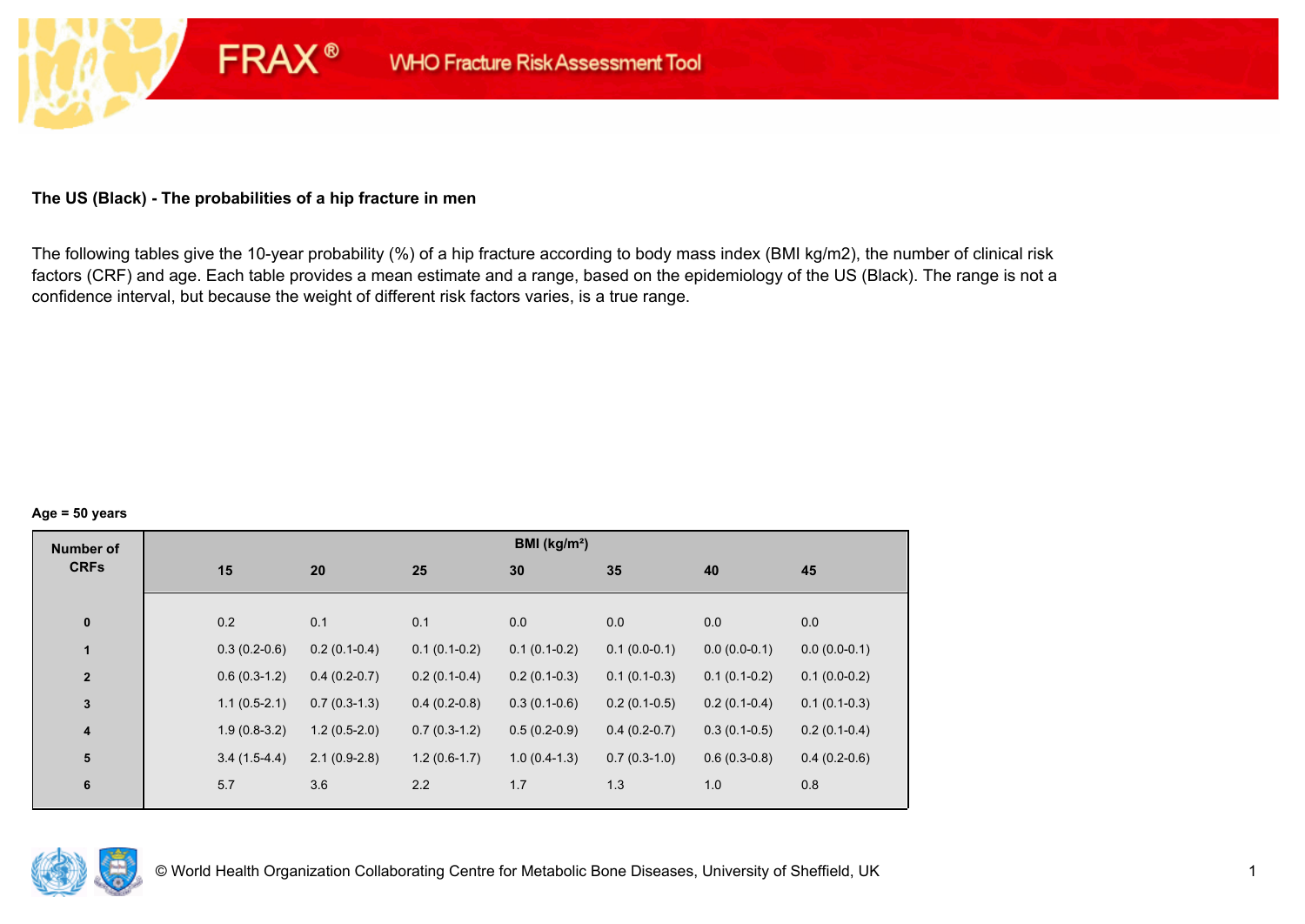# **Age = 55 years**

**FRAX®** 

| <b>Number of</b> |                |                |                | BMI ( $kg/m2$ ) |                |                |                |
|------------------|----------------|----------------|----------------|-----------------|----------------|----------------|----------------|
| <b>CRFs</b>      | 15             | 20             | 25             | 30              | 35             | 40             | 45             |
|                  |                |                |                |                 |                |                |                |
| $\mathbf 0$      | 0.3            | 0.2            | 0.1            | 0.1             | 0.1            | 0.0            | 0.0            |
| 1                | $0.5(0.4-0.9)$ | $0.3(0.2-0.6)$ | $0.2(0.1-0.3)$ | $0.1(0.1-0.3)$  | $0.1(0.1-0.2)$ | $0.1(0.1-0.2)$ | $0.1(0.0-0.1)$ |
| $\mathbf{2}$     | $0.9(0.5-1.7)$ | $0.6(0.3-1.1)$ | $0.3(0.2-0.6)$ | $0.3(0.1-0.5)$  | $0.2(0.1-0.4)$ | $0.2(0.1-0.3)$ | $0.1(0.1-0.2)$ |
| $\mathbf 3$      | $1.6(0.7-3.0)$ | $1.0(0.5-1.9)$ | $0.6(0.3-1.1)$ | $0.5(0.2-0.9)$  | $0.4(0.2-0.7)$ | $0.3(0.1-0.5)$ | $0.2(0.1-0.4)$ |
| $\boldsymbol{4}$ | $2.8(1.3-4.5)$ | $1.8(0.8-2.9)$ | $1.1(0.5-1.7)$ | $0.8(0.4-1.3)$  | $0.6(0.3-1.0)$ | $0.5(0.2-0.8)$ | $0.4(0.2-0.6)$ |
| ${\bf 5}$        | $4.7(2.4-5.9)$ | $3.1(1.6-4.0)$ | $1.9(1.0-2.5)$ | $1.4(0.7-1.9)$  | $1.1(0.6-1.5)$ | $0.9(0.4-1.1)$ | $0.7(0.3-0.9)$ |
| 6                | 7.7            | 5.2            | 3.2            | 2.5             | 1.9            | 1.5            | 1.1            |
|                  |                |                |                |                 |                |                |                |

## **Age = 60 years**

| <b>Number of</b>        |                |                |                | BMI (kg/m <sup>2</sup> ) |                |                |                |
|-------------------------|----------------|----------------|----------------|--------------------------|----------------|----------------|----------------|
| <b>CRFs</b>             | 15             | 20             | 25             | 30                       | 35             | 40             | 45             |
| $\pmb{0}$               | 0.5            | 0.3            | 0.2            | 0.1                      | 0.1            | 0.1            | 0.1            |
| $\blacksquare$          | $0.8(0.6-1.3)$ | $0.5(0.4-0.8)$ | $0.3(0.2-0.5)$ | $0.2(0.2-0.4)$           | $0.2(0.1-0.3)$ | $0.1(0.1-0.2)$ | $0.1(0.1-0.2)$ |
| $\overline{2}$          | $1.4(0.8-2.4)$ | $0.9(0.5-1.6)$ | $0.6(0.3-1.0)$ | $0.4(0.2-0.8)$           | $0.3(0.2-0.6)$ | $0.3(0.1-0.4)$ | $0.2(0.1-0.3)$ |
| $\mathbf 3$             | $2.4(1.2-4.1)$ | $1.6(0.8-2.8)$ | $1.0(0.5-1.7)$ | $0.7(0.4-1.3)$           | $0.6(0.3-1.0)$ | $0.4(0.2-0.8)$ | $0.3(0.2-0.6)$ |
| $\overline{\mathbf{4}}$ | $4.0(2.1-6.2)$ | $2.7(1.4-4.2)$ | $1.7(0.9-2.6)$ | $1.3(0.7-2.0)$           | $1.0(0.5-1.6)$ | $0.8(0.4-1.2)$ | $0.6(0.3-0.9)$ |
| ${\bf 5}$               | $6.4(3.7-8.1)$ | $4.4(2.6-5.6)$ | $2.8(1.7-3.6)$ | $2.2(1.3-2.8)$           | $1.7(1.0-2.1)$ | $1.3(0.7-1.6)$ | $1.0(0.6-1.3)$ |
| 6                       | 10             | 7.2            | 4.7            | 3.6                      | 2.8            | 2.1            | 1.6            |

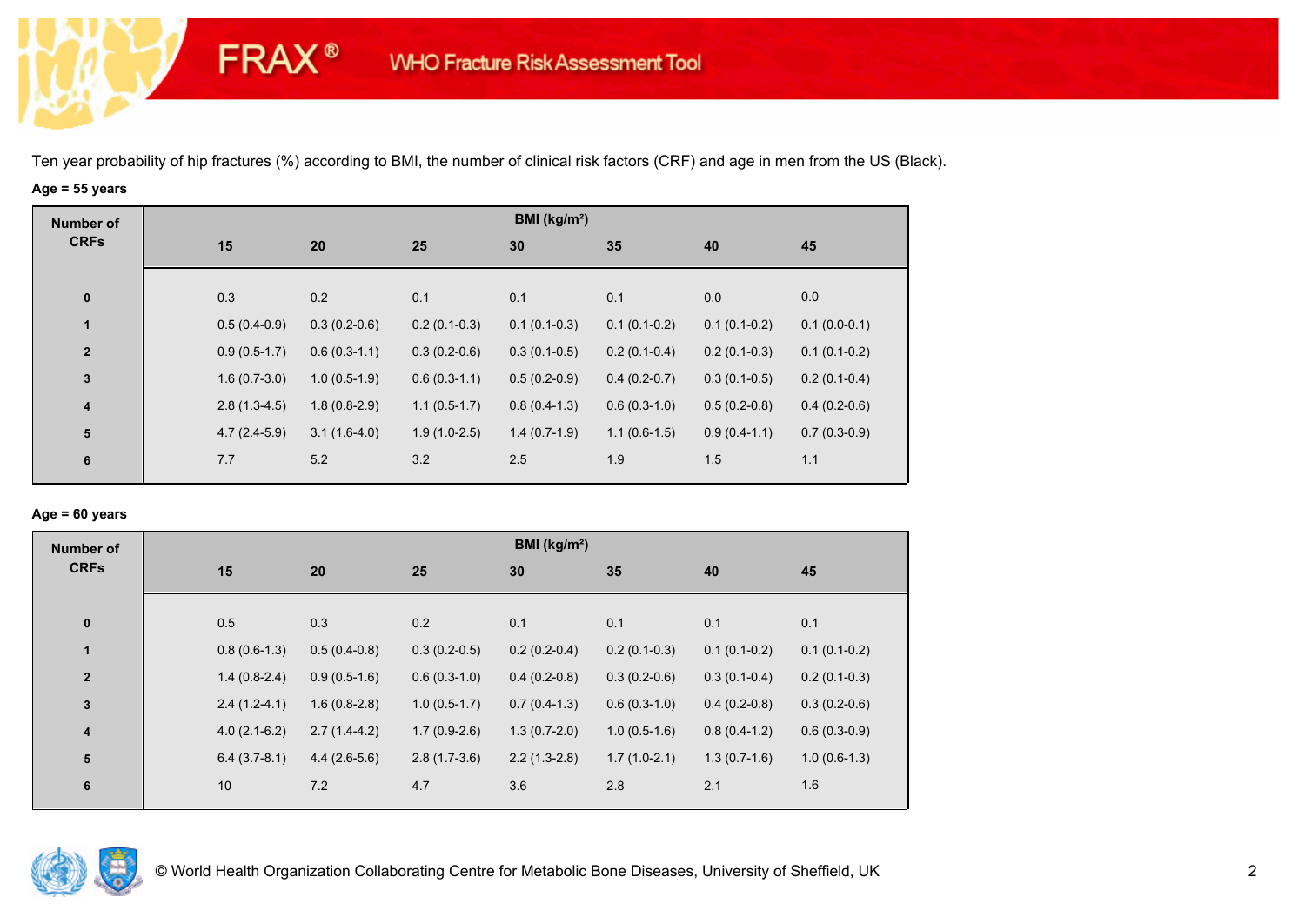# **Age = 65 years**

**FRAX®** 

| <b>Number of</b><br><b>CRFs</b> |                |                |                | BMI ( $kg/m2$ ) |                |                |                |
|---------------------------------|----------------|----------------|----------------|-----------------|----------------|----------------|----------------|
|                                 | 15             | 20             | 25             | 30              | 35             | 40             | 45             |
|                                 |                |                |                |                 |                |                |                |
| $\bf{0}$                        | 0.8            | 0.5            | 0.3            | 0.2             | 0.2            | 0.1            | 0.1            |
| 1                               | $1.3(1.0-1.9)$ | $0.9(0.7-1.2)$ | $0.5(0.4-0.8)$ | $0.4(0.3-0.6)$  | $0.3(0.2-0.5)$ | $0.2(0.2-0.4)$ | $0.2(0.1-0.3)$ |
| $\mathbf{2}$                    | $2.1(1.3-3.3)$ | $1.4(0.9-2.3)$ | $0.9(0.6-1.5)$ | $0.7(0.4-1.1)$  | $0.5(0.3-0.9)$ | $0.4(0.3-0.7)$ | $0.3(0.2-0.5)$ |
| $\mathbf 3$                     | $3.4(2.0-5.6)$ | $2.4(1.4-3.9)$ | $1.5(0.9-2.6)$ | $1.2(0.7-2.0)$  | $0.9(0.5-1.5)$ | $0.7(0.4-1.2)$ | $0.5(0.3-0.9)$ |
| $\overline{\mathbf{4}}$         | $5.5(3.2-8.3)$ | $3.9(2.4-5.9)$ | $2.6(1.5-3.9)$ | $2.0(1.2-3.0)$  | $1.5(0.9-2.3)$ | $1.2(0.7-1.8)$ | $0.9(0.5-1.3)$ |
| ${\bf 5}$                       | $8.5(5.5-11)$  | $6.2(4.1-7.7)$ | $4.2(2.8-5.2)$ | $3.2(2.2-4.0)$  | $2.5(1.6-3.1)$ | $1.9(1.3-2.4)$ | $1.4(1.0-1.8)$ |
| 6                               | 13             | 9.8            | 6.8            | 5.2             | 4.0            | 3.1            | 2.3            |

### **Age = 70 years**

| <b>Number of</b>        |                |                |                | BMI ( $kg/m2$ ) |                |                |                |
|-------------------------|----------------|----------------|----------------|-----------------|----------------|----------------|----------------|
| <b>CRFs</b>             | 15             | 20             | 25             | 30              | 35             | 40             | 45             |
| $\pmb{0}$               | 1.3            | 0.9            | 0.6            | 0.4             | 0.3            | 0.3            | 0.2            |
| $\mathbf{1}$            | $2.2(1.6-2.7)$ | $1.6(1.2-1.9)$ | $1.0(0.8-1.2)$ | $0.8(0.6-0.9)$  | $0.6(0.5-0.7)$ | $0.5(0.3-0.6)$ | $0.3(0.3-0.4)$ |
| $\overline{2}$          | $3.8(2.4-5.7)$ | $2.7(1.8-4.0)$ | $1.8(1.2-2.6)$ | $1.4(0.9-2.0)$  | $1.1(0.7-1.5)$ | $0.8(0.5-1.2)$ | $0.6(0.4-0.9)$ |
| 3                       | $6.2(3.7-9.7)$ | $4.7(2.9-6.9)$ | $3.2(2.1-4.7)$ | $2.4(1.6-3.6)$  | $1.9(1.2-2.8)$ | $1.4(0.9-2.1)$ | $1.1(0.7-1.6)$ |
| $\overline{\mathbf{4}}$ | $10(6.3-15)$   | $7.8(5.0-11)$  | $5.5(3.7-8.1)$ | $4.2(2.8-6.3)$  | $3.2(2.1-4.8)$ | $2.5(1.6-3.7)$ | $1.9(1.2-2.8)$ |
| 5                       | 16 (12-21)     | $13(10-17)$    | $9.3(7.6-12)$  | $7.2(5.8-9.4)$  | $5.5(4.5-7.2)$ | $4.2(3.4-5.5)$ | $3.2(2.6-4.2)$ |
| 6                       | 23             | 20             | 15             | 12              | 9.2            | 7.1            | 5.4            |

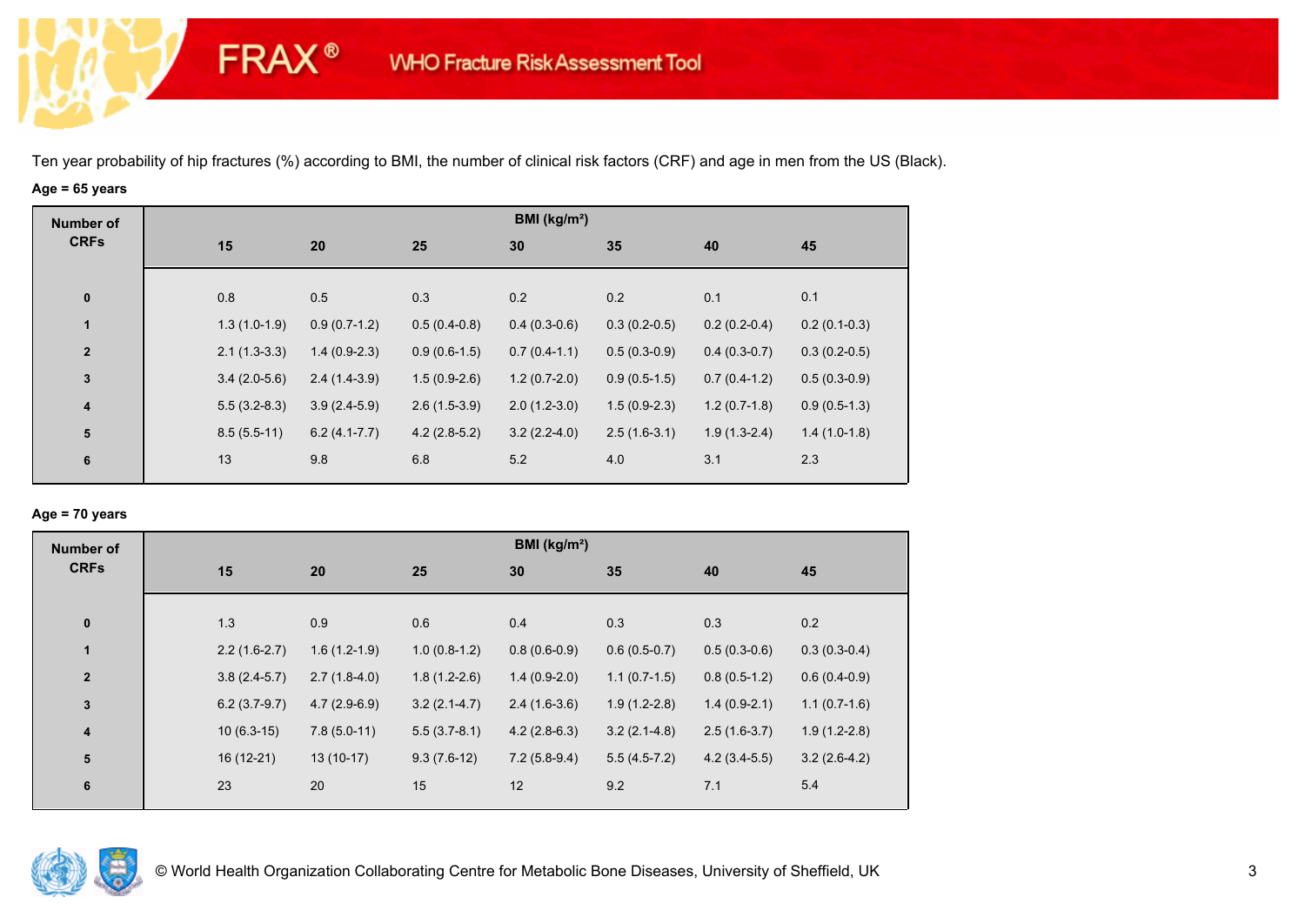# **Age = 75 years**

**FRAX®** 

| <b>Number of</b>        |                |                |                | BMI ( $kg/m2$ ) |                |                |                |
|-------------------------|----------------|----------------|----------------|-----------------|----------------|----------------|----------------|
| <b>CRFs</b>             | 15             | 20             | 25             | 30              | 35             | 40             | 45             |
|                         |                |                |                |                 |                |                |                |
| $\bf{0}$                | 2.2            | 1.6            | 1.1            | 0.8             | 0.6            | 0.5            | 0.4            |
| 1                       | $4.1(2.6-7.4)$ | $3.1(2.0-5.5)$ | $2.1(1.4-3.7)$ | $1.6(1.1-2.9)$  | $1.2(0.8-2.2)$ | $0.9(0.6-1.7)$ | $0.7(0.5-1.3)$ |
| $\overline{2}$          | $7.2(3.9-13)$  | $5.6(3.1-9.6)$ | $3.9(2.2-6.7)$ | $3.0(1.7-5.1)$  | $2.3(1.3-3.9)$ | $1.7(1.0-3.0)$ | $1.3(0.7-2.3)$ |
| $\mathbf 3$             | $12(5.8-21)$   | $9.7(4.8-16)$  | $7.1(3.7-11)$  | $5.4(2.8-8.8)$  | $4.2(2.1-6.8)$ | $3.2(1.6-5.2)$ | $2.4(1.2-4.0)$ |
| $\overline{\mathbf{4}}$ | 19 (9.7-28)    | $16(8.2-24)$   | $12(6.4-19)$   | $9.5(4.9-15)$   | $7.3(3.7-11)$  | $5.6(2.8-8.9)$ | $4.3(2.1-6.8)$ |
| ${\bf 5}$               | 28 (16-36)     | 25 (14-32)     | $20(11-26)$    | $16(8.6-21)$    | $12(6.6-17)$   | $9.6(5.0-13)$  | $7.4(3.8-10)$  |
| 6                       | 39             | 36             | 31             | 25              | 20             | 16             | 12             |
|                         |                |                |                |                 |                |                |                |

## **Age = 80 years**

| <b>Number of</b> |               |                |                | BMI ( $kg/m2$ ) |                |                |                |
|------------------|---------------|----------------|----------------|-----------------|----------------|----------------|----------------|
| <b>CRFs</b>      | 15            | 20             | 25             | 30              | 35             | 40             | 45             |
| $\bf{0}$         | 3.6           | 2.7            | 1.9            | 1.4             | 1.1            | 0.8            | 0.6            |
| $\mathbf{1}$     | $6.4(4.2-12)$ | $4.9(3.4-9.0)$ | $3.5(2.4-6.3)$ | $2.7(1.9-4.9)$  | $2.0(1.4-3.7)$ | $1.5(1.1-2.8)$ | $1.2(0.8-2.2)$ |
| $\overline{2}$   | $11(6.1-19)$  | $8.6(5.0-15)$  | $6.3(3.7-11)$  | $4.8(2.8-8.4)$  | $3.7(2.1-6.5)$ | $2.8(1.6-4.9)$ | $2.1(1.2-3.8)$ |
| $\mathbf{3}$     | $17(9.0-27)$  | 14 (7.6-22)    | $11(5.7-18)$   | $8.3(4.3-14)$   | $6.4(3.3-11)$  | $4.9(2.5-8.2)$ | $3.7(1.9-6.3)$ |
| 4                | $25(13-35)$   | $22(11-31)$    | $18(9.1-25)$   | 14 (7.0-20)     | $11(5.3-16)$   | $8.3(4.0-12)$  | $6.4(3.0-9.5)$ |
| 5                | $35(21-44)$   | $32(18-40)$    | 27 (15-34)     | $22(12-28)$     | $17(9.1-22)$   | $13(6.9-18)$   | $10(5.3-14)$   |
| 6                | 46            | 43             | 39             | 32              | 26             | 21             | 16             |